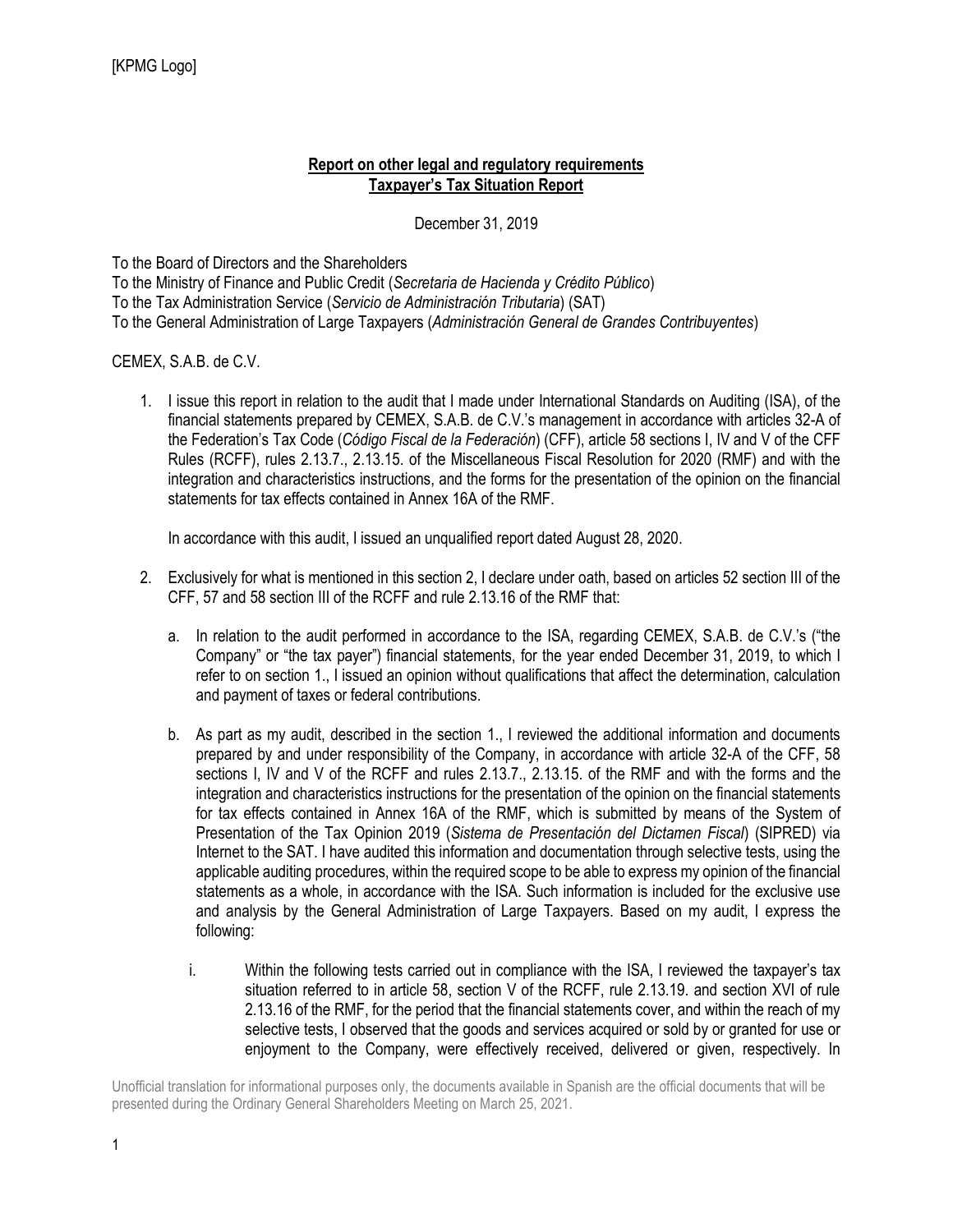accordance to Section II of rule 2.13.16 of the RMF, the tests I applied did not test compliance with customs or foreign trade regulations.

In my work files, there is evidence of the audit procedures applied to the corresponding sections selected by sampling, which support the conclusions reached.

ii. I verified, based on the selective tests and the ISA, the calculation and payment of the federal contributions arising during the fiscal year, included in the taxpayer's contributions ledger as a direct obligor or as a withholder.

Due to the fact that the Company does not have employees, no employer contributions payable to the Mexican Institute of Social Welfare (*Instituto Mexicano del Seguro Social*) (IMSS) derived from wages were identified.

- iii. I reviewed the amounts and concepts shown in the following annexes, having regard for their nature and mechanics applied in previous fiscal years:
	- Reconciliation of the accounting result and the tax result for Income Tax (*Impuesto Sobre la Renta*) (ISR) purposes and
	- Reconciliation of the stated income, according to the comprehensive income statement, revenues for ISR effects and the sum in value of acts or transactions for value added tax (*Impuesto al Valor Agregado*) (IVA) purposes corresponding to the definitive monthly payments made in the fiscal year that ended on December 31, 2019.
- iv. I reviewed the complementary tax returns of which I had knowledge, and which were submitted by the taxpayer for tax differences in the fiscal year under analysis, and I confirmed that they were presented in accordance with tax regulations. Likewise, I reviewed the complementary tax returns of which I had knowledge and which were submitted by the taxpayer in the fiscal year under analysis to modify those of previous fiscal years, and I confirmed that that they were presented in accordance with tax provisions as described below:

| <b>Contribution for</b><br>which a<br>complementary<br>declaration was<br>presented | Fiscal year or<br>period | <b>Modified</b><br><b>Concepts</b> | <b>Comes from</b><br>transactions with<br>related parties | Presentation<br>Date | Difference on<br>base, rate or<br>tariff |
|-------------------------------------------------------------------------------------|--------------------------|------------------------------------|-----------------------------------------------------------|----------------------|------------------------------------------|
| <b>ISR</b>                                                                          | Fiscal Year 2014         | Tax charge                         | N/A                                                       | September 9, 2019    | Base                                     |
| <b>ISR</b>                                                                          | Fiscal Year 2014         | Tax charge                         | N/A                                                       | September 9, 2019    | Base                                     |
| <b>ISR</b>                                                                          | Fiscal Year 2014         | Tax charge                         | N/A                                                       | November 20, 2019    | Base                                     |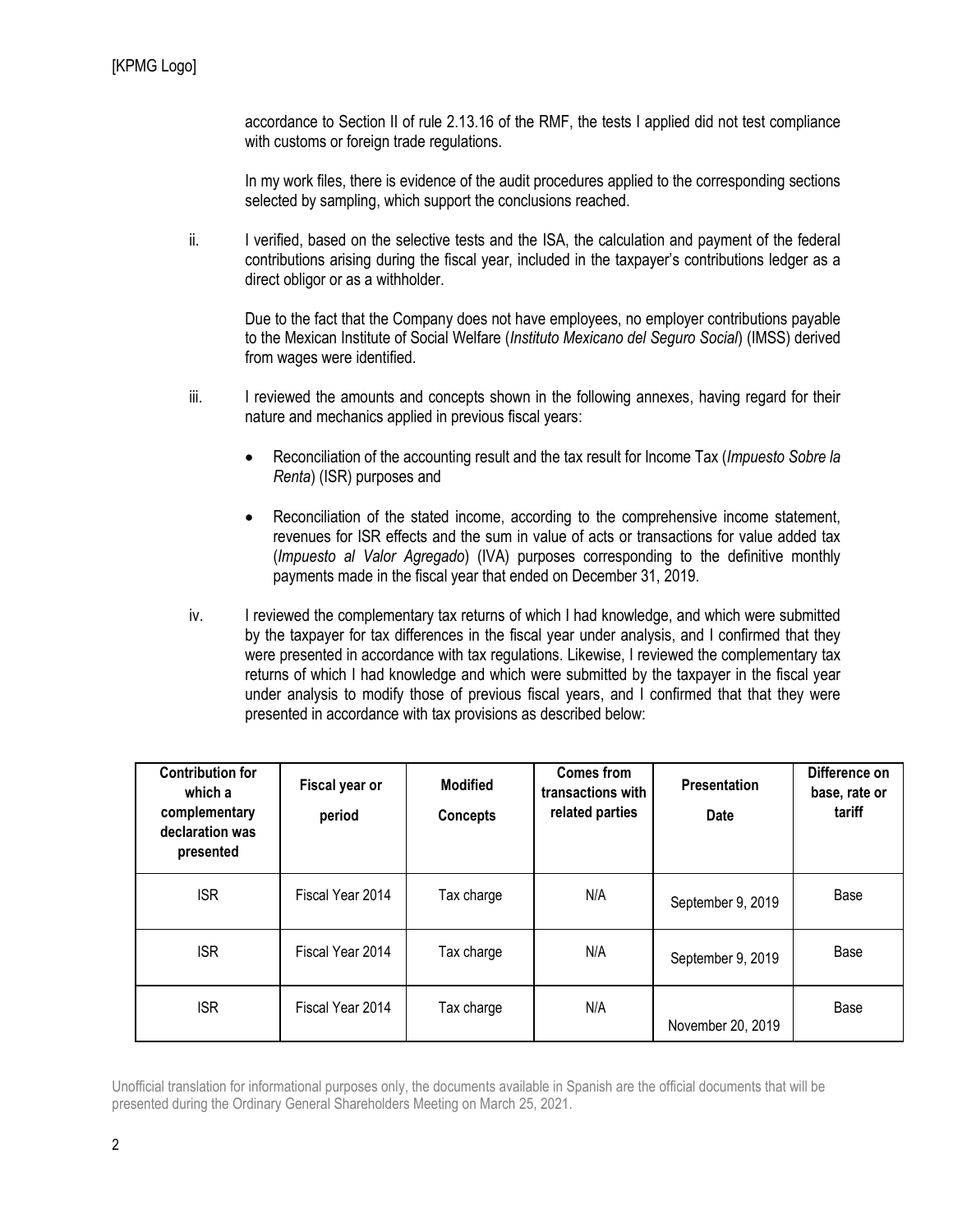| <b>ISR</b> | Fiscal Year 2014 | Tax charge | N/A | November 20, 2019 | Base |
|------------|------------------|------------|-----|-------------------|------|
| <b>ISR</b> | Fiscal Year 2014 | Tax charge | N/A | December 17, 2019 | Base |
| <b>ISR</b> | Fiscal Year 2014 | Tax charge | N/A | December 17, 2019 | Base |
| <b>IVA</b> | April 2014       | Tax charge | N/A | November 20, 2019 | Base |
| <b>IVA</b> | <b>June 2014</b> | Tax charge | N/A | November 20, 2019 | Base |
| <b>IVA</b> | <b>July 2014</b> | Tax charge | N/A | September 2, 2019 | Base |
| <b>IVA</b> | <b>July 2014</b> | Tax charge | N/A | November 20, 2019 | Base |
| <b>IVA</b> | August 2014      | Tax charge | N/A | September 2, 2019 | Base |
| <b>IVA</b> | August 2014      | Tax charge | N/A | September 3, 2019 | Base |
| <b>IVA</b> | August 2014      | Tax charge | N/A | November 20,2019  | Base |
| <b>IVA</b> | September 2014   | Tax charge | N/A | September 2, 2019 | Base |
| <b>IVA</b> | November 2014    | Tax charge | N/A | September 2, 2019 | Base |
| <b>IVA</b> | November 2014    | Tax charge | N/A | December 15, 2019 | Base |
| <b>IVA</b> | December 2014    | Tax charge | N/A | September 2, 2019 | Base |
| <b>IVA</b> | December 2014    | Tax charge | N/A | September 3, 2019 | Base |
| <b>IVA</b> | December 2014    | Tax charge | N/A | December 15, 2019 | Base |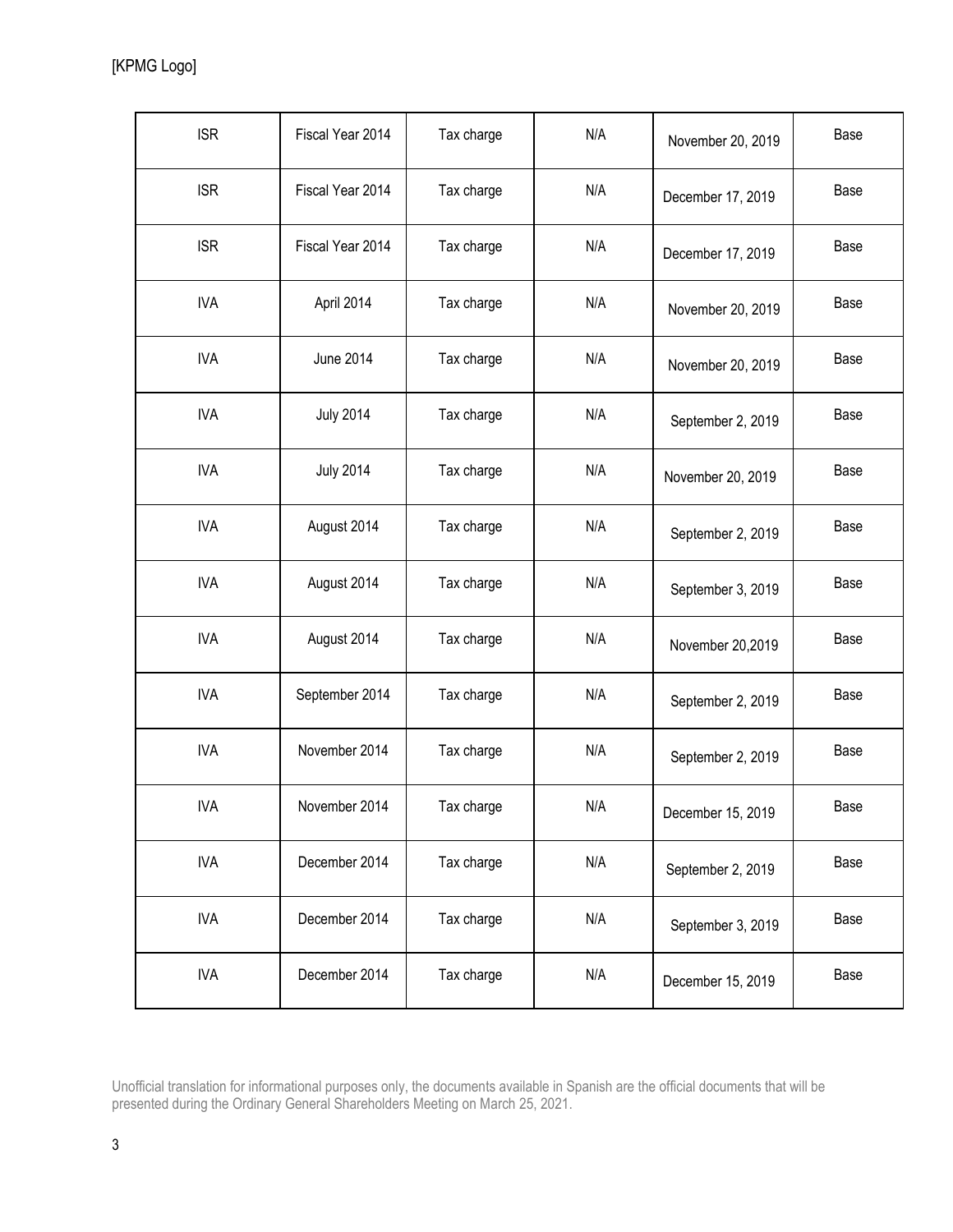| <b>ISR</b> | Fiscal Year 2015 | Tax charge | N/A | September 9, 2019 | Base |
|------------|------------------|------------|-----|-------------------|------|
| <b>ISR</b> | Fiscal Year 2015 | Tax charge | N/A | September 9, 2019 | Base |
| <b>ISR</b> | Fiscal Year 2015 | Tax charge | N/A | December 17, 2019 | Base |
| <b>ISR</b> | Fiscal Year 2015 | Tax charge | N/A | December 17, 2019 | Base |
| <b>IVA</b> | February 2015    | Tax charge | N/A | December 15, 2019 | Base |
| <b>IVA</b> | March 2015       | Tax charge | N/A | September 2, 2019 | Base |
| <b>IVA</b> | March 2015       | Tax charge | N/A | December 15, 2019 | Base |
| <b>IVA</b> | April 2015       | Tax charge | N/A | September 2, 2019 | Base |
| <b>IVA</b> | April 2015       | Tax charge | N/A | December 15, 2019 | Base |
| <b>IVA</b> | May 2015         | Tax charge | N/A | September 2, 2019 | Base |
| <b>IVA</b> | <b>June 2015</b> | Tax charge | N/A | September 2, 2019 | Base |
| <b>IVA</b> | <b>June 2015</b> | Tax charge | N/A | December 15, 2019 | Base |
| <b>IVA</b> | <b>July 2015</b> | Tax charge | N/A | September 2, 2019 | Base |
| <b>IVA</b> | <b>July 2015</b> | Tax charge | N/A | December 15, 2019 | Base |
| <b>IVA</b> | August 2015      | Tax charge | N/A | September 2, 2019 | Base |
| <b>IVA</b> | August 2015      | Tax charge | N/A | December 15, 2019 | Base |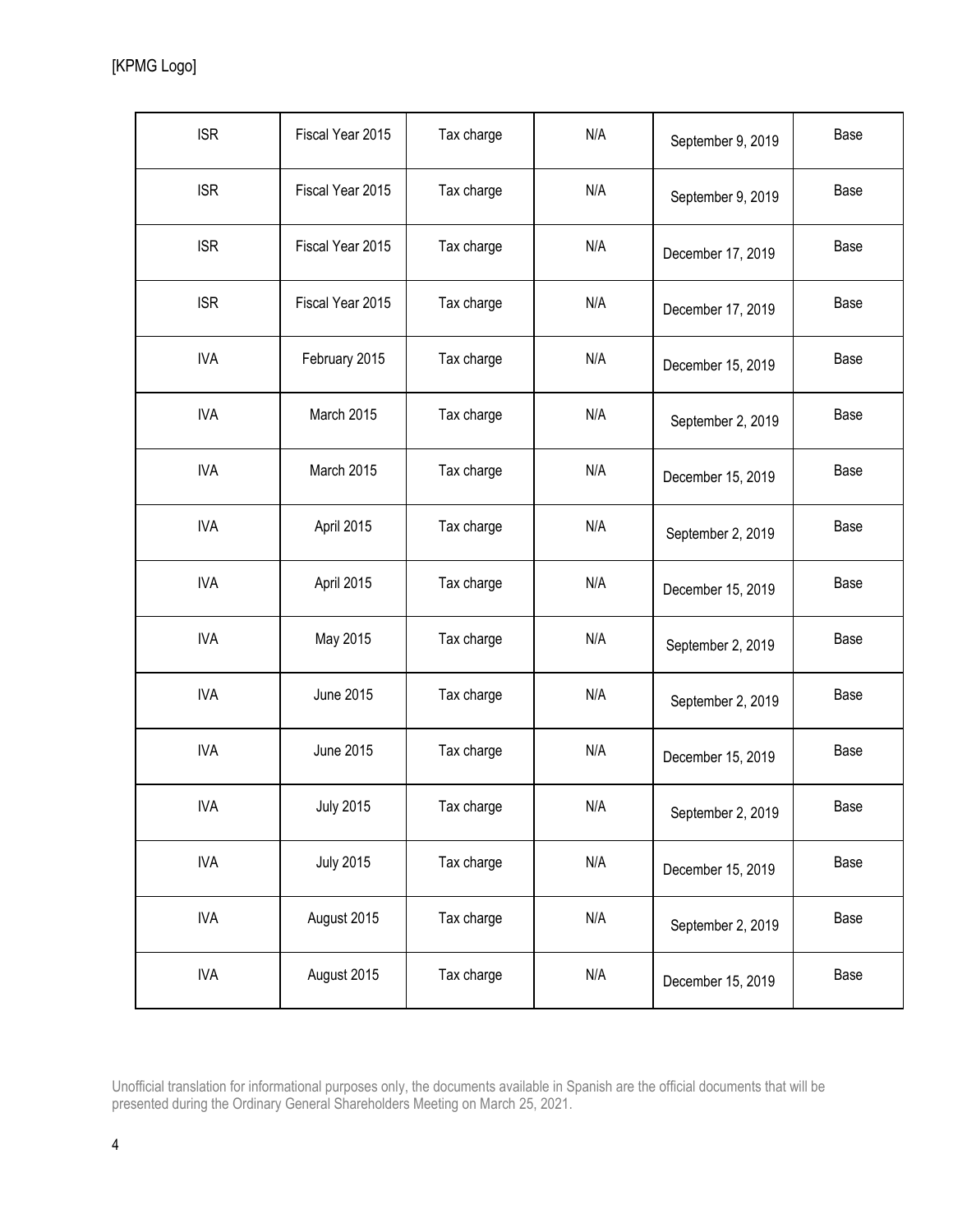| <b>IVA</b> | October 2015     | Tax charge | N/A | September 2, 2019 | Base |
|------------|------------------|------------|-----|-------------------|------|
| <b>IVA</b> | October 2015     | Tax charge | N/A | December 15, 2019 | Base |
| <b>IVA</b> | November 2015    | Tax charge | N/A | December 15, 2019 | Base |
| <b>IVA</b> | December 2015    | Tax charge | N/A | September 2, 2019 | Base |
| <b>ISR</b> | Fiscal Year 2016 | Tax charge | N/A | September 9, 2019 | Base |
| <b>ISR</b> | Fiscal Year 2016 | Tax charge | N/A | September 9, 2019 | Base |
| <b>ISR</b> | Fiscal Year 2016 | Tax charge | N/A | December 17, 2019 | Base |
| <b>ISR</b> | Fiscal Year 2016 | Tax charge | N/A | December 17, 2019 | Base |
| <b>IVA</b> | January 2016     | Tax charge | N/A | September 2, 2019 | Base |
| <b>IVA</b> | February 2016    | Tax charge | N/A | September 2, 2019 | Base |
| <b>IVA</b> | February 2016    | Tax charge | N/A | December 15, 2019 | Base |
| <b>IVA</b> | April 2016       | Tax charge | N/A | December 15, 2019 | Base |
| <b>IVA</b> | May 2016         | Tax charge | N/A | December 15, 2019 | Base |
| <b>IVA</b> | June 2016        | Tax charge | N/A | December 15, 2019 | Base |
| <b>IVA</b> | <b>July 2016</b> | Tax charge | N/A | December 15, 2019 | Base |
| <b>IVA</b> | October 2016     | Tax charge | N/A | December 15, 2019 | Base |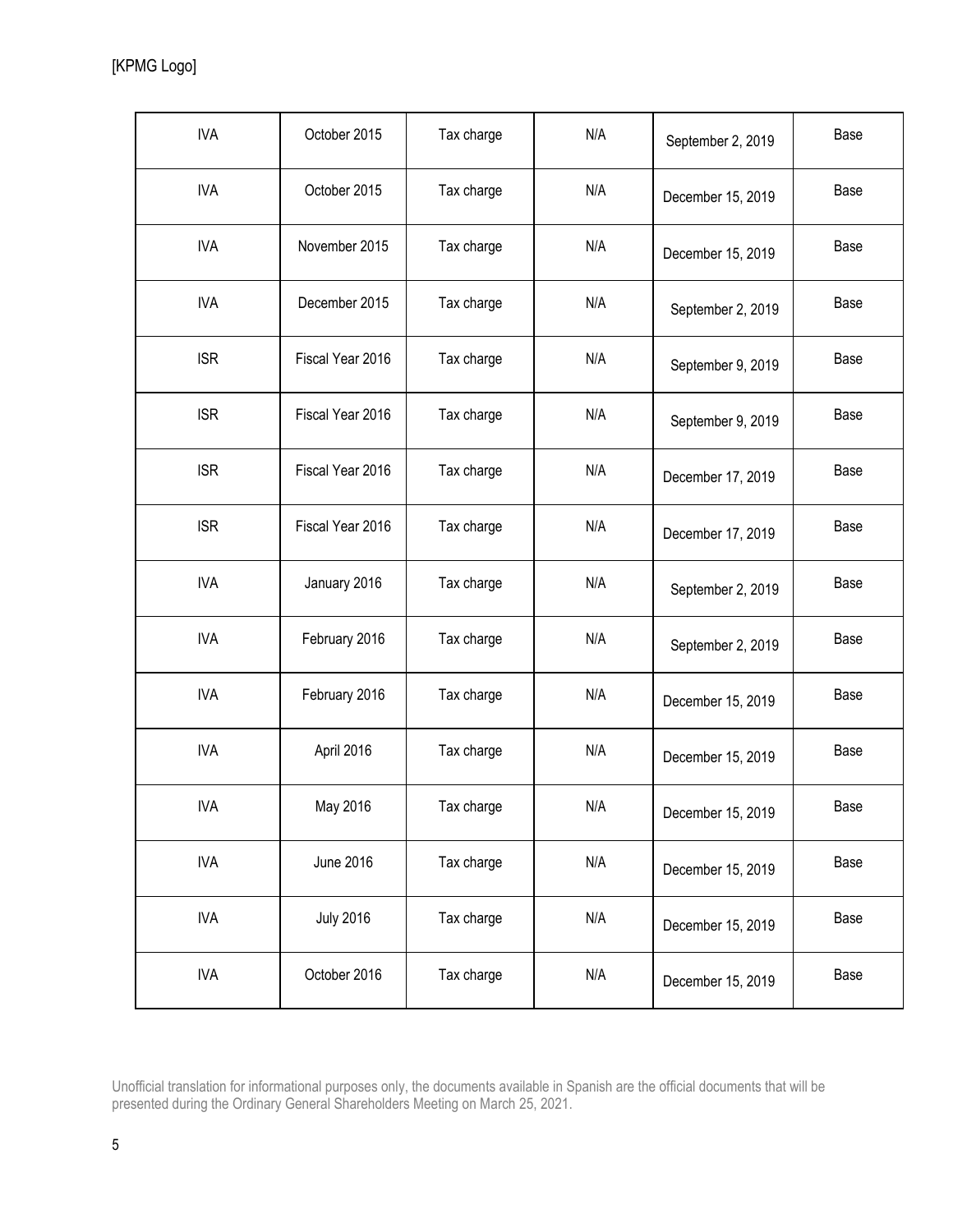| <b>IVA</b> | November 2016    | Tax charge | N/A | December 15, 2019 | Base |
|------------|------------------|------------|-----|-------------------|------|
| <b>ISR</b> | Fiscal Year 2017 | Tax charge | N/A | September 9, 2019 | Base |
| <b>ISR</b> | Fiscal Year 2017 | Tax charge | N/A | September 9, 2019 | Base |
| <b>IVA</b> | February 2017    | Tax charge | N/A | December 15, 2019 | Base |
| <b>IVA</b> | March 2017       | Tax charge | N/A | December 15, 2019 | Base |
| <b>ISR</b> | April 2017       | Tax charge | N/A | December 15, 2019 | Base |
| <b>ISR</b> | Fiscal Year 2018 | Tax charge | N/A | September 5, 2019 | Base |
| <b>ISR</b> | Fiscal Year 2018 | Tax charge | N/A | September 5, 2019 | Base |
| <b>IVA</b> | January 2019     | Tax charge | N/A | February 17, 2019 | Base |
| <b>IVA</b> | January 2019     | Tax charge | N/A | April 11, 2019    | Base |
| <b>IVA</b> | February 2019    | Tax charge | N/A | March 15, 2019    | Base |
| <b>IVA</b> | February 2019    | Tax charge | N/A | April 12, 2019    | Base |
| <b>IVA</b> | March 2019       | Tax charge | N/A | April 15, 2019    | Base |
| <b>IVA</b> | March 2019       | Tax charge | N/A | August 12, 2019   | Base |
| <b>ISR</b> | April 2019       | Tax charge | N/A | May 17, 2019      | N/A  |
| <b>ISR</b> | April 2019       | Tax charge | N/A | May 17, 2019      | N/A  |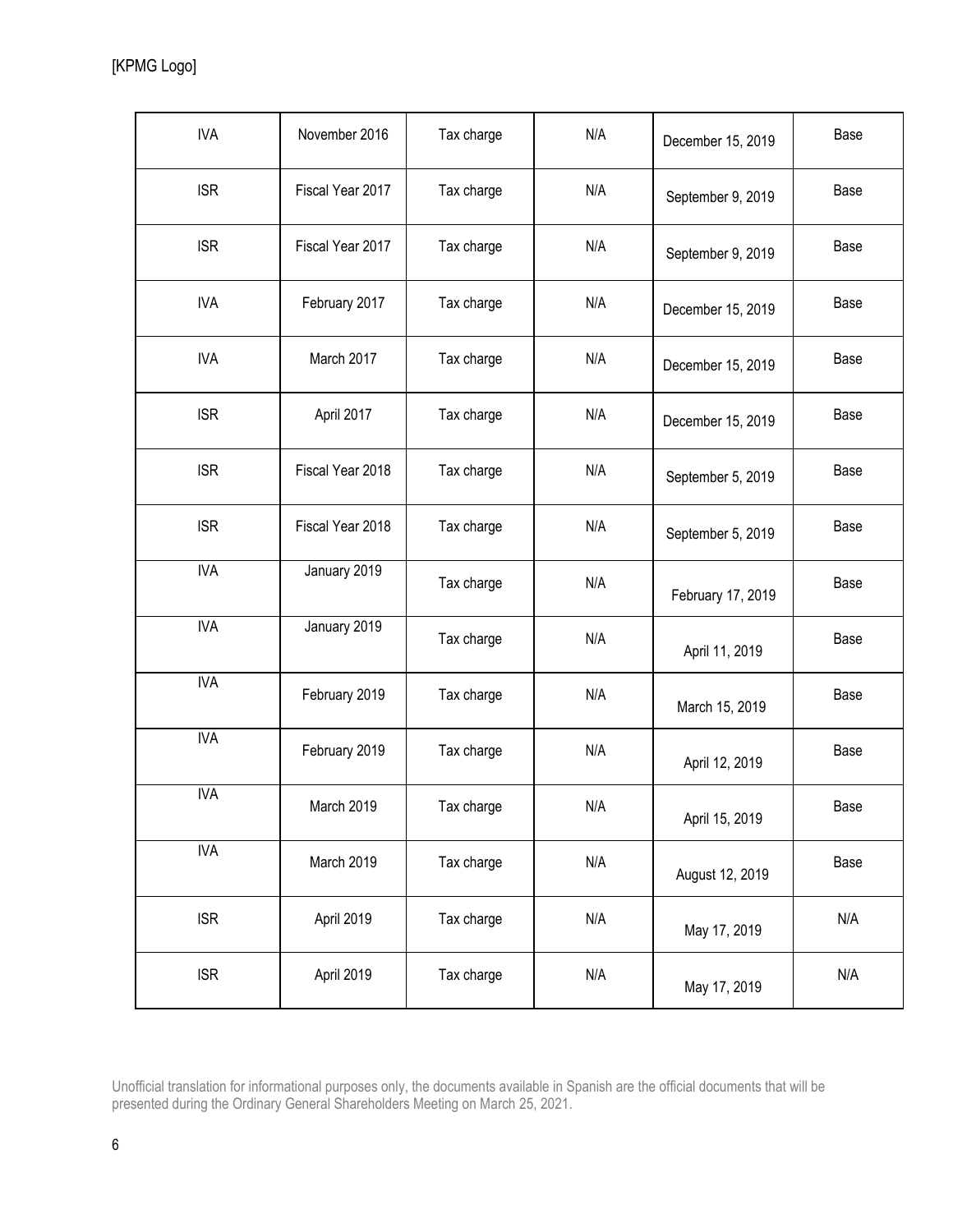| <b>ISR</b> | April 2019       | Tax charge | N/A | May 17, 2019       | N/A |
|------------|------------------|------------|-----|--------------------|-----|
| <b>ISR</b> | April 2019       | Tax charge | N/A | May 17, 2019       | N/A |
| <b>ISR</b> | April 2019       | Tax charge | N/A | May 17, 2019       | N/A |
| <b>IVA</b> | April 2019       | Tax charge | N/A | May 17, 2019       | N/A |
| <b>IVA</b> | April 2019       | Tax charge | N/A | August 17, 2019    | N/A |
| <b>IVA</b> | May 2019         | Tax charge | N/A | June 17, 2019      | N/A |
| <b>IVA</b> | May 2019         | Tax charge | N/A | August 17, 2019    | N/A |
| <b>IVA</b> | June 2019        | Tax charge | N/A | July 16, 2019      | N/A |
| <b>IVA</b> | June 2019        | Tax charge | N/A | September 17, 2019 | N/A |
| <b>IVA</b> | <b>July 2019</b> | Tax charge | N/A | August 19, 2019    | N/A |
| <b>IVA</b> | August 2019      | Tax charge | N/A | September 17, 2019 | N/A |
| <b>IVA</b> | September 2019   | Tax charge | N/A | October 17, 2019   | N/A |
| <b>IVA</b> | October 2019     | Tax charge | N/A | November 19, 2019  | N/A |
| <b>IVA</b> | November 2019    | Tax charge | N/A | December 17, 2019  | N/A |
| <b>IVA</b> | December 2019    | Tax charge | N/A | January 17, 2020   | N/A |
| <b>IVA</b> | December 2019    | Tax charge | N/A | February 17, 2020  | N/A |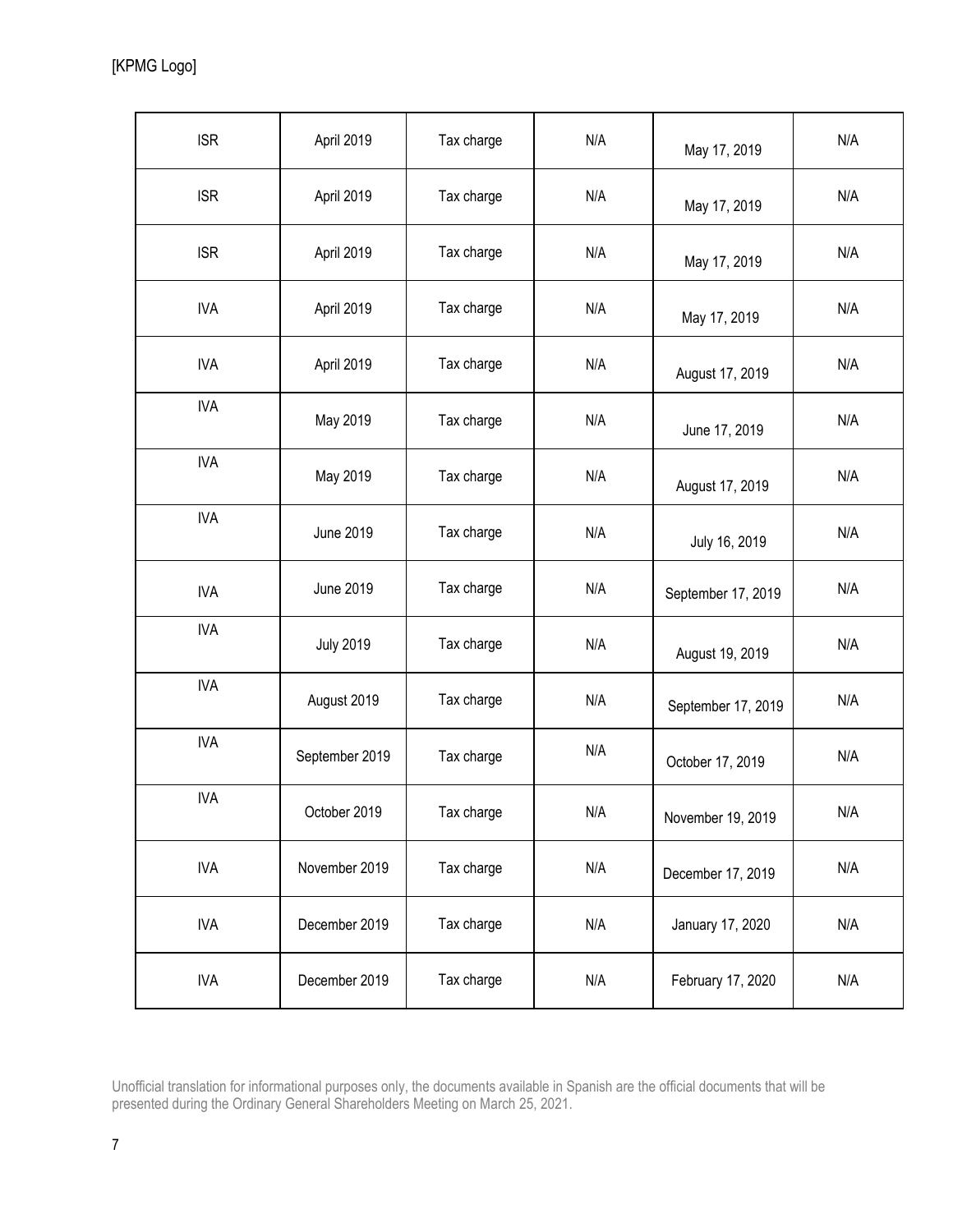| <b>ISR</b> | December 2019    | Tax charge | N/A | July 13, 2020 | N/A |
|------------|------------------|------------|-----|---------------|-----|
| <b>ISR</b> | Fiscal Year 2019 | Tax charge | N/A | July 15, 2020 | N/A |

- v. Since the Company does not have employees, there was no calculation nor payment of profits for distribution to the Company's employees.
- vi. Through selective tests, I reviewed the balance of the accounts specified in the applicable annexes related to the determination of cost of goods sold for accounting purposes and Income Tax (ISR), the comparative analysis of the expense sub-accounts, the comparative analysis of the comprehensive financing result sub-accounts, and reconciled, as applicable: a) the differences with the basic financial statements, originated by reclassification for their presentation, and b) the determination of the deductible and non-deductible amounts for Income Tax (ISR) purposes.
- vii. During the fiscal year that ended December 31, 2019, I had no knowledge that the Company obtained resolutions from the tax or jurisdictional authorities (*Tribunal Federal de Justicia Administrativa* (previously known as *Tribunal Federal de Justicia Fiscal y Administrativa*) or Supreme Court - District Courts and Circuit Tribunals (*Tribunal Colegiado de Circuito)*, or that it had fiscal stimuli, tax exemptions, subsidies or tax credits. I reviewed the information related to the fiscal stimuli applied and tax credits included in the tax return made by the taxpayer's legal representative.
- viii. During the year, the Company was not severally liable as withholder in the sale of shares done by foreign residents.
- ix. I reviewed the results of foreign exchange fluctuations, confirming that they were caused by the exchange rates on the dates when transactions were made being different that those on the date on which the transactions were either charged or paid, or the financial statement position, if applicable. Such review was made based on the substantive analytical review performed on the total balance of the foreign exchange fluctuations.
- x. The Company's balances with its main related parties as of December 31, 2019, are revealed on note 17.1 of the financial statements, included in the "Financial Statement Notes" Annex of SIPRED. The transactions with related parties executed during the fiscal year, are disclosed in Annex 16 "Transactions with Related Parties" of SIPRED.
- xi. Within the scope of my selective tests I reviewed compliance with obligations related to transactions with related parties in accordance to the following provisions: Articles 11, 27, section XIII, 28, sections XVII, fourth paragraph, subsection b) XVIII, XXVII, XXIX, and XXXI, 76, sections IX, X, XII, 179 and 180 of the Income Tax Law (*Ley ISR*).
- xii. During the fiscal year ended December 31, 2019, in the General Data Annex of SIPRED, the Company incorporated information related with the application of some criteria different from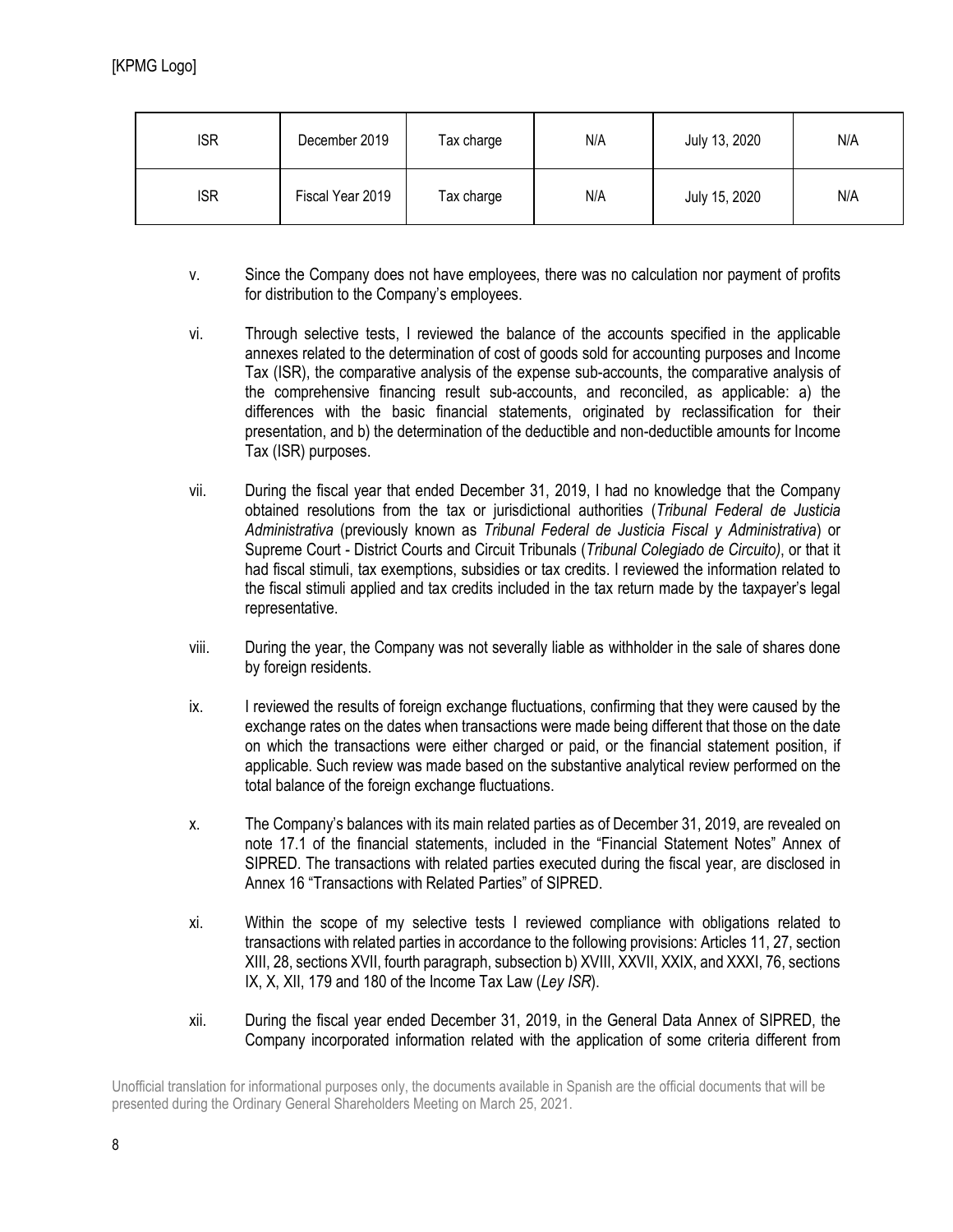those which the tax authority would have made known in accordance to subsection h) of section I of article 33 of the CFF in force at December 31, 2019. In the previously mentioned annex, the taxpayer expressed that it did not apply that criteria during the fiscal year ended December 31, 2019.

- xiii. Within the scope of my selective tests, I reviewed the information specified by the taxpayer in the informative returns presented in compliance with its obligations under the following regulations, without observing any omission:
	- Article 76, section VI of the Income Tax Statute (Ley ISR) "Information about foreign residents" (*Información sobre residentes en el extranjero)* (Annex 4 of the Multiple Informative Declaration (*Declaración Informativa Múltiple*)).
	- Article 178 of the Income Tax Law (Ley ISR), official format 63 "Informative Declaration of Preferment Tax Regimes"
	- Ninth Article of the Temporary Provisions of the Income Tax Law (*Ley ISR*) for 2014, section X, "Information about payments and withholdings of ISR, IVA and IEPS" (*Información sobre pagos y retenciones del ISR, IVA e IEPS)*.

## **Other matters**

3. My answers to the questions in the questionnaires of tax diagnostic and in transfer pricing matters, which are part of the information included in the SIPRED, are based on the result of my audit of the basic financial statements, taken as a whole, of CEMEX, S.A.B. de C.V. as of December 31, 2019 and for the ended year in such date, which was made in accordance with ISA; consequently, the answers that indicate compliance by the taxpayer with tax regulations are based on: a) the results of my audit conducted in accordance with ISA, or b) the fact that during my audit conducted in accordance with ISA, I reviewed and had no knowledge of any non-compliance with tax regulations.

Some questions in the questionnaires of tax diagnostic and in transfer pricing matters were left blank because: 1) they do not apply to the Company, 2) there is no possible answer or 3) the information was not reviewed, since it was out of the scope of my review, which does not constitute a breach of tax regulations.

4. Regarding the Company's responses to the questionnaires of tax diagnostic and in transfer pricing matters that are included in the annexes "General Data" and "Information about the Taxpayer's Transactions with Related Parties", respectively, which are part of the information included in the SIPRED, I have analyzed and reviewed that such answers are consistent with my audit's result conducted in accordance with ISA.

Consequently, responses that indicate the taxpayer's compliance with tax regulations are supported by the fact that, during the audit I conducted, I reviewed and had no knowledge of any type of breach of the tax regulations referred to in such questionnaires.

Likewise, some questions require information that is not part of the basic financial statements, therefore the responses were provided by the Company and are not part of my audit.